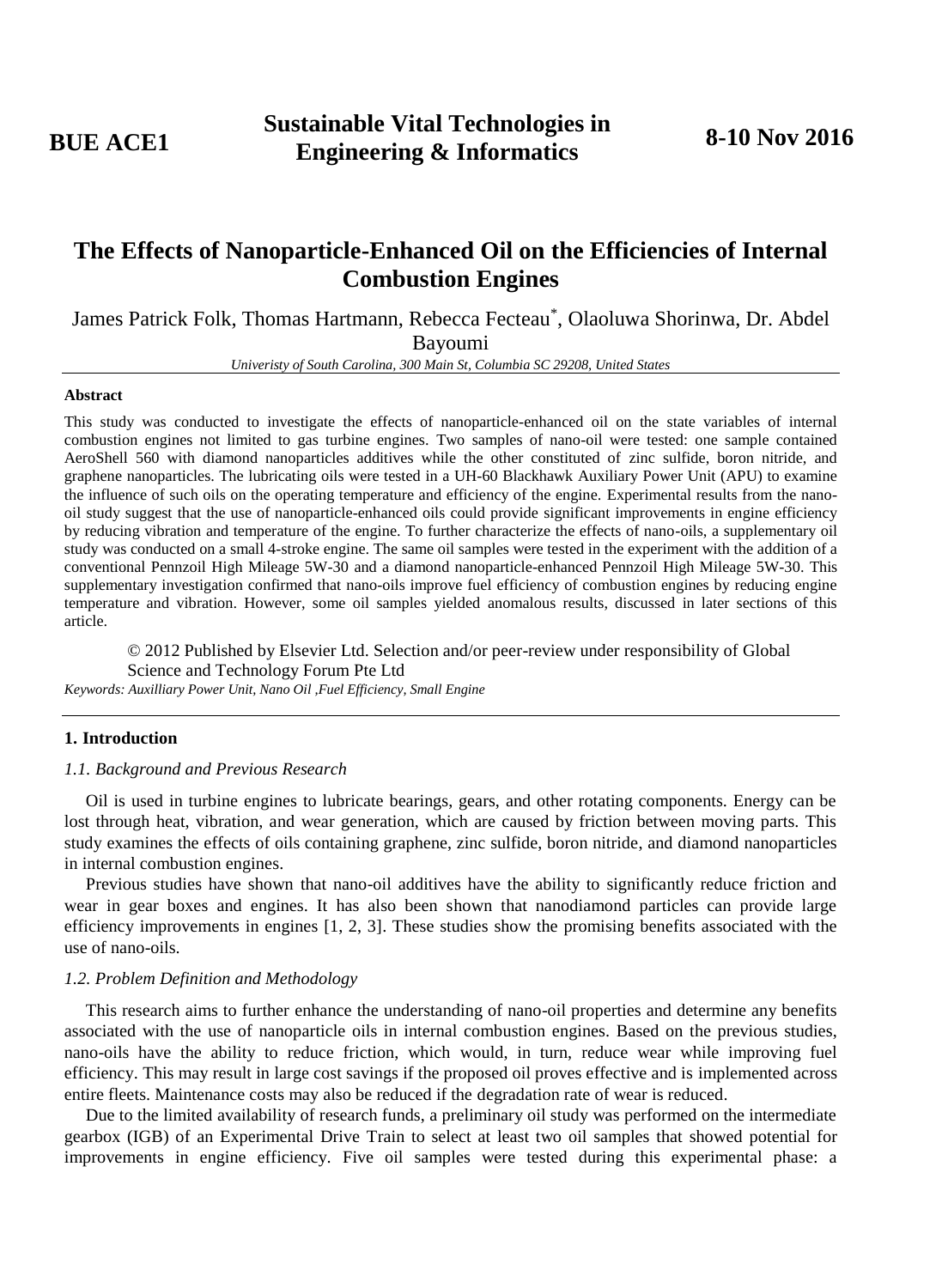conventional AeroShell 560 oil sample, a diamond nanoparticle oil sample, and three oil samples containing zinc sulfide, boron nitride, and graphene nanoparticles. Subsequently, the best two nano-oil samples were tested in a UH-60 APU (turbine engine) and a 5.5 HP internal combustion engine, referred to as the small engine. The collected data was analyzed against experimental data from tests using baseline oils (AeroShell 560 and Pennzoil High Mileage 5W-30) to identify the effects of nano-oils on combustion engines. The exact composition of nanoparticles in each oil is proprietary information and was not disclosed as part of this study; however, characterization of oil samples was performed using optical microscopy, transmission electron microscopy, and viscosity analysis. For easy reference, diamond nanoparticles-enhanced oil will be referred to as 'Batch A', while nano-oils containing zinc sulfide, boron nitride, and graphene nanoparticles will be referred to as 'Batch B'. The appended integers to the oil samples indicate differences in the concentration of nanoparticles within the sample. Figure 1 highlights the experimental phases of this study as well as the oil samples and state variables examined during each phase.



#### **2. Test Stand Descriptions and Procedures**

#### *2.1. Description and Procedure for Experimental Drive Train*

The Experimental Drive Train (EDT) is composed of several AH-64 drive train components, driven by a 5.5 HP motor. The test stand is used to develop new technologies while using less resources than the main test stand. The IGB, located at the tail end of the shaft, was equipped with four thermocouples at the Input Roller Bearing (IRB), Input Duplex Bearing (IDB), Output Roller Bearing (ORB), and the Output Duplex Bearing (ODB).

Four runs using conventional AeroShell oil were performed first, followed by four runs with each nano oil. The oils tested include: Conventional, Batch A.2, Batch B.1, Batch B.2, and Batch B.3. All oils were tested four times, and each run lasted for 50 minutes with the drive shaft operating at a speed of 4,863 rpm. The only source of data collected for this test was temperature measured at each of the bearings. The IGB was flushed multiple times with conventional oil between each run to remove any remaining nanoparticles.

## *2.2. Description and Procedure for the Auxiliary Power Unit*

During start-up, the fuel boost pump injects fuel from the on-board fuel tank, through a filter, and then to the fuel inlet manifold on the APU. After the turbine reaches full speed, it draws fuel on its own and the boost pump can be turned off. This fuel continuously combusts and causes the turbine to rotate, which transfers torque through the reduction drive assembly to the output shaft. The water brake dynamometer is attached to this shaft and is controlled by water pressure from a hose. This is connected to a pressure regulator then to a manual valve outfitted with a pressure gauge. The pressure regulator prevents inconsistent water pressure from affecting the torque applied by the water brake. The flow rate of water is adjusted to create a consistent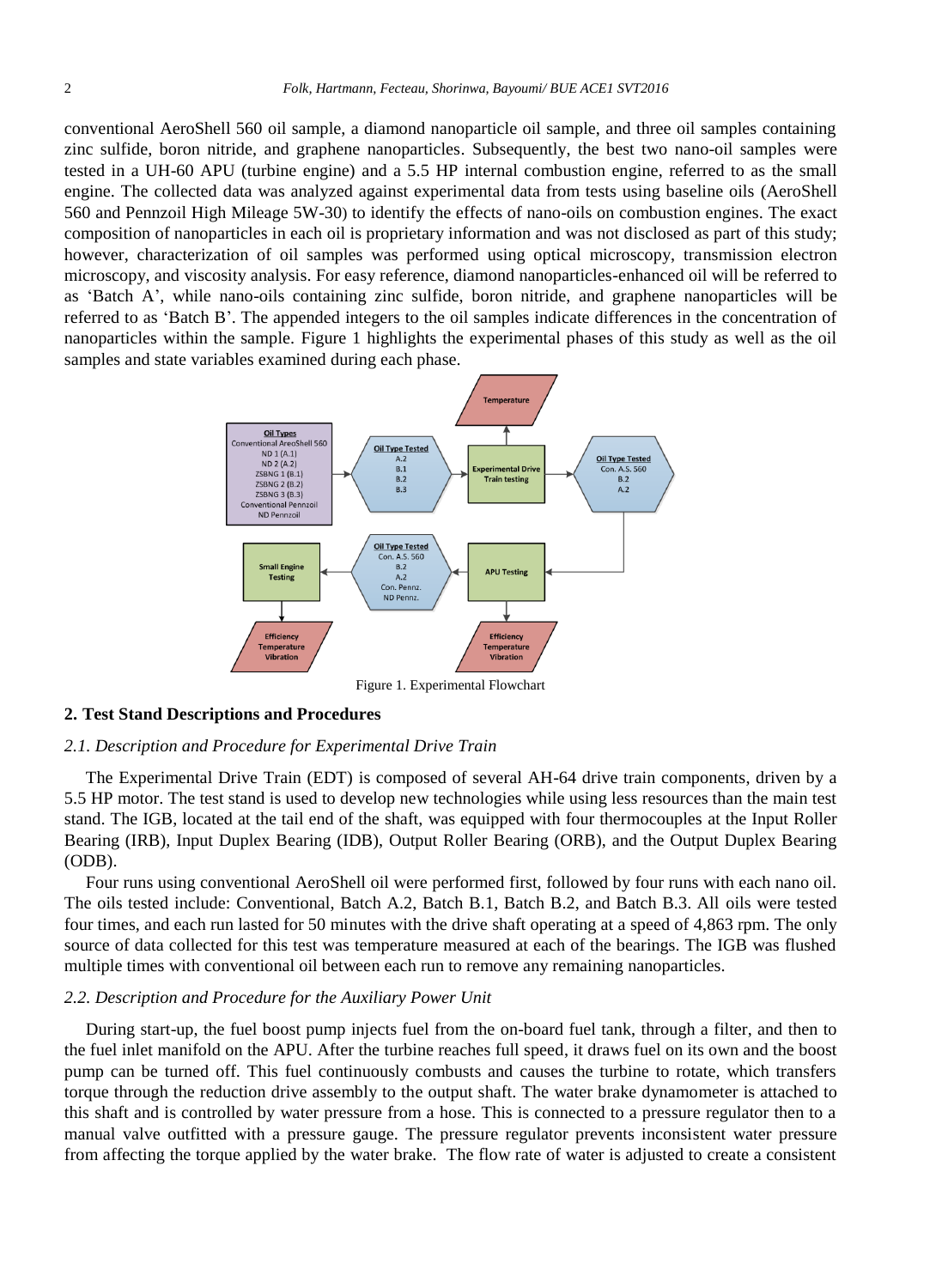torque load applied to the output shaft of the APU.

The APU runs were performed uninterrupted for 45 minutes. Vibration, oil temperature, exhaust temperature, RPM, fuel consumption, and torque readings were collected throughout the duration of each run. In addition, local climate conditions, including humidity, ambient temperature, and barometric pressure, were recorded throughout each run. Seven runs were performed for Conventional AeroShell, Batch A, and Batch B oils. The APU was flushed with conventional oil between Batch A and Batch B runs to remove any leftover nanodiamond particles. The measurements taken during the last 30 minutes of each test were compared.

Data was analyzed using RStudio and Microsoft Excel. The overall efficiency, oil temperature, and vibration data were compared between oil samples. The fuel flow rate was not directly compared, because slight inconsistencies in RPM and torque were present due to small variances in water pressure and human error associated with manually adjusting the torque. To account for this, the overall efficiency of the APU was examined in this study using Equation 1, which relates the output power (W) to the input power from the fuel (Ein). The output power was calculated using Equation 2. The energy density of the fuel was calculated by using Equation 3.

$$
APU \, Efficiency = \frac{W}{E_{in}} \tag{1}
$$

Output Power (W) = 
$$
\frac{RPM \times Torque}{5252}
$$
 2

$$
E_{in} = Energy density_{fuel} \times m_{fuel}
$$
 3

Engine efficiency accounts for all system losses, highlighting its validity as a comparative indicator for the oil samples, it also provides a way to normalize fuel flow data so that fuel consumption can be compared. Since efficiency represents the ratio of output power to input power, it can be used to study fuel flow for each oil type at specific horsepower values.

Vibration was measured with an accelerometer and the data was collected at 20 kHz. This resulted in about 15,000,000 data points per run which were analyzed by performing a Fast Fourier Transform (FFT) and by calculating the Root Mean Square (RMS) value of each set of data. A FFT transforms the vibration data from a time domain to a frequency domain, outputting vibration magnitudes with respect to the frequency at which they occur. This approach is useful because different rotating components vibrate at different resonance frequencies. The RMS value allows for comparisons of the overall vibration energy between oil types, while the FFT enables the evaluation of vibration data occurring at individual frequencies.

Multiple studies suggest that variations in ambient temperature and pressure can affect turbine efficiency [4, 5], therefore, a correction factor was applied to the fuel flow. The variable W<sub>corrected fuel</sub>, shown in Equation 4, is the fuel flow after the correction is applied. The variable  $W_{fuel}$  represents the measured volumetric fuel flow. The variable δ is the ratio of measured barometric pressure to a standard sea level barometric pressure, and  $\theta$  is the ratio of measured ambient temperature to a standard temperature of 15°C. The corrected volumetric fuel flow is multiplied by the density of the fuel to determine the mass flow rate of the fuel [6].

$$
Corrected \t{Full Flow (W_{corrected})} = \frac{W_{fuel}}{\delta\sqrt{\theta}}
$$

Oil temperature was also corrected for effects caused by the difference in ambient temperature as shown in Equation 5 [7]. After the average oil temperature throughout each run was determined, a Tukey Honest Significant difference (HSD) test was performed to compare the runs for each oil type.

$$
Correction for Oil Temperature (T_{oil-corrected}) = T_{oil} + (100°F - T_{ambient})
$$

#### *2.3. Description and Procedure for the Small Engine*

The Small Engine Test Stand contains a 5.5 HP 4-stroke engine with a fuel flow meter. RPM, torque, and ambient conditions were measured by the dynamometer. A DAQ utilizing LabVIEW software was used for gathering oil temperature and fuel flow data.

The engine was run initially for ten hours with conventional motor oil to allow for break-in. After this, four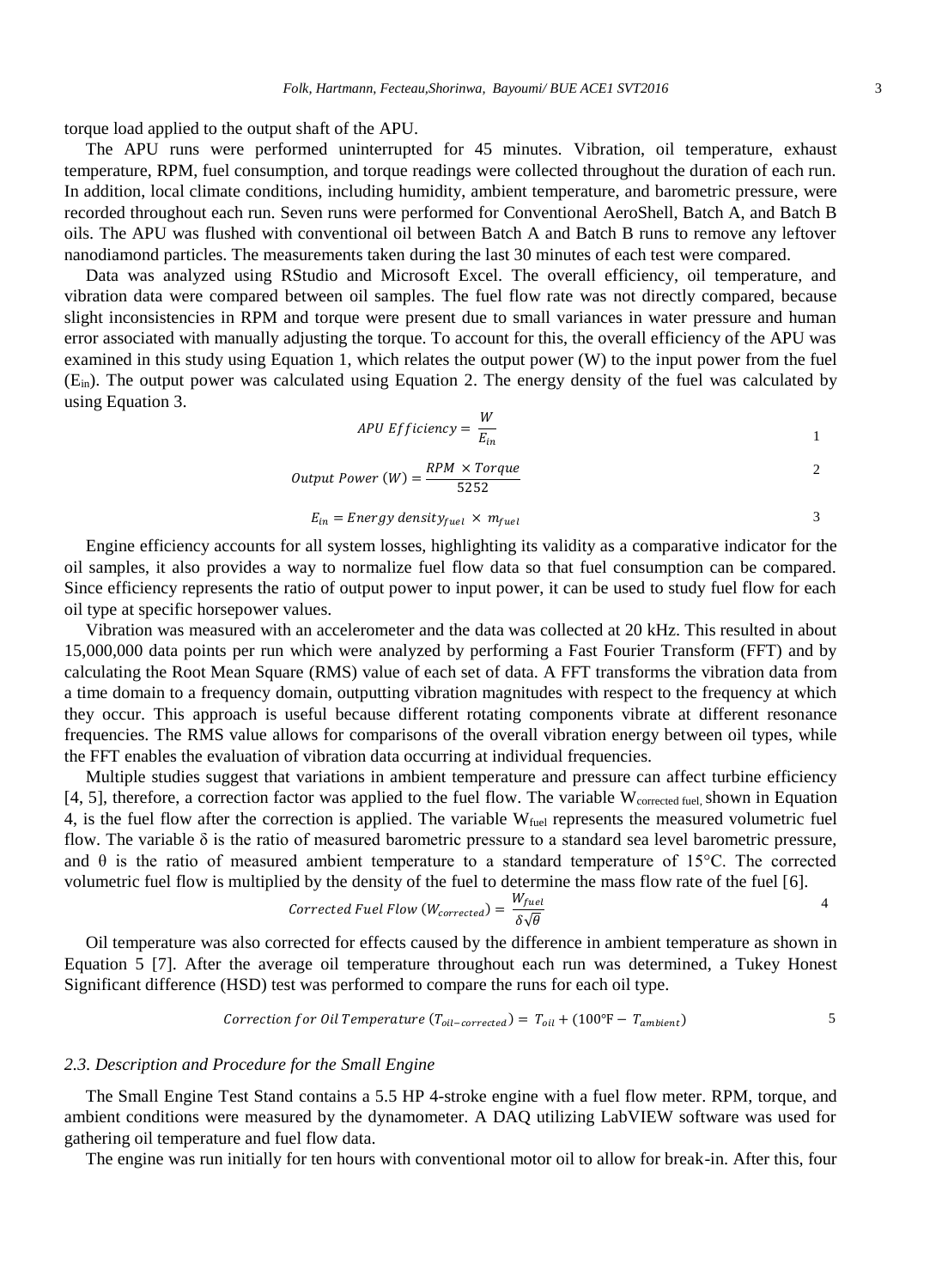runs were performed for each type of oil. Five types of oil were tested: Pennzoil High Mileage 5W-30, Pennzoil High Mileage 5W-30 with a nanodiamond additive, AeroShell 560, AeroShell 560 with nanodiamond particles (Batch A.2), and AeroShell 560 with graphene, zinc sulfide, and boron nitride particles (Batch B.1). The nanodiamond additive used in the Pennzoil oil is a blend formulated by NanoPro specifically for pistons engines. The Pennzoil and AeroShell base oils were used to flush the engine between runs, removing nanoparticles that were left in the engine and returning the engine to a baseline state. ANOVA and Tukey's HSD were used for analyzing data from the last 30 minutes of each run during which the engine was assumed to be at steady state. Ambient condition correction factors were applied to the small engine as well, however the coercion factor equations used are specifically for piston engines. Equation 6 shows the correction factor used to account for variances in ambient barometric pressure and temperature. The variable *P* is ambient barometric pressure in millibars, and the variable *T* is ambient temperature in degrees Celsius.

$$
cf = 1.176 \left[ \left( \frac{990}{P} \right) \left( \frac{T + 273}{298} \right)^{\frac{1}{2}} \right] - 0.176
$$

*2.4. Procedure for Offline Analyses-Viscosity and Microscopy*

Viscosity was measured using a Brookfield Engineering Co. LVDV II viscometer, a cone and plate type rotary viscometer. The dynamic viscosity of oil samples (in mPa·s) were obtained from shear stress in the fluid from pre-calculated values in the software. The viscometer is accurate to within  $\pm 1.0\%$  and reproducible within  $\pm$  0.2% [8]. Conventional AeroShell, Batch A.2, and Batch B.1 samples were tested at each ten degree increment ranging from 20°C to 90°C. Nine measurements were taken at each temperature and averaged together.

Two different microscopes were used to observe the oils and their subsequent particle clumping. During the mixing process of the oils, clumps of particles were visibly noticeable in the original Batch B oil. To determine the size of these clumps, a KEYENCE VHX-5000 optical microscope with a lens capable of 5000x magnification was used to examine and measure the particle clumps in Batch A.2 and Batch B.1. A Hitachi H8000 Transmission Electron Microscope (TEM) was used to measure the size of individual particles in the Batch B.1 oil. This device has a resolution of 1.5 nm and a magnification of 2,000-800,000x.

## **3. Results and Discussion**

#### *3.1. EDT Results*

Temperature data from the last 20 minutes of each run was analyzed in RStudio. The last 20 minutes of data were chosen to give the gear box adequate time to warm up. ANOVA and Tukey's HSD tests were used to analyze the data. Table 1 shows the results from EDT testing. The difference in average temperature between the conventional oil and each nano-oil, at each location, is shown in this table. A positive value indicates that the temperature rose by that amount, while a negative value indicates that the temperature decreased by that amount.

| Oil Type         | IDB     | IRB      | <b>ORB</b> | <b>ODB</b> |
|------------------|---------|----------|------------|------------|
| <b>Batch A.2</b> | $-2.45$ | $-0.95$  | $-1.08$    | $-1.19$    |
| <b>Batch B.1</b> | $-8.06$ | $-10.20$ | $-9.39$    | $-13.46$   |
| <b>Batch B.2</b> | $-2.78$ | $-8.65$  | $-10.93$   | $-11.83$   |
| <b>Batch B.3</b> | 5.45    | $-7.84$  | $-15.53$   | $-13.07$   |

|  | Table 1: EDT Temperature Differences Between Conventional AeroShell and Nano Oils (°F) |
|--|----------------------------------------------------------------------------------------|
|--|----------------------------------------------------------------------------------------|

From this table, it is evident that all of the nano-oils reduced the temperature in the gearbox for at least three of the four thermocouples. The disparity in the temperature reduction values associated with Batch A.2 and Batch B.2 oil samples can be attributed to the higher concentration of nanoparticles in Batch B. While graphene has an extremely high thermal conductivity, diamond nanoparticles have a higher thermal conductivity than any of the particles found in Batch B. To provide greater temperature reduction benefits,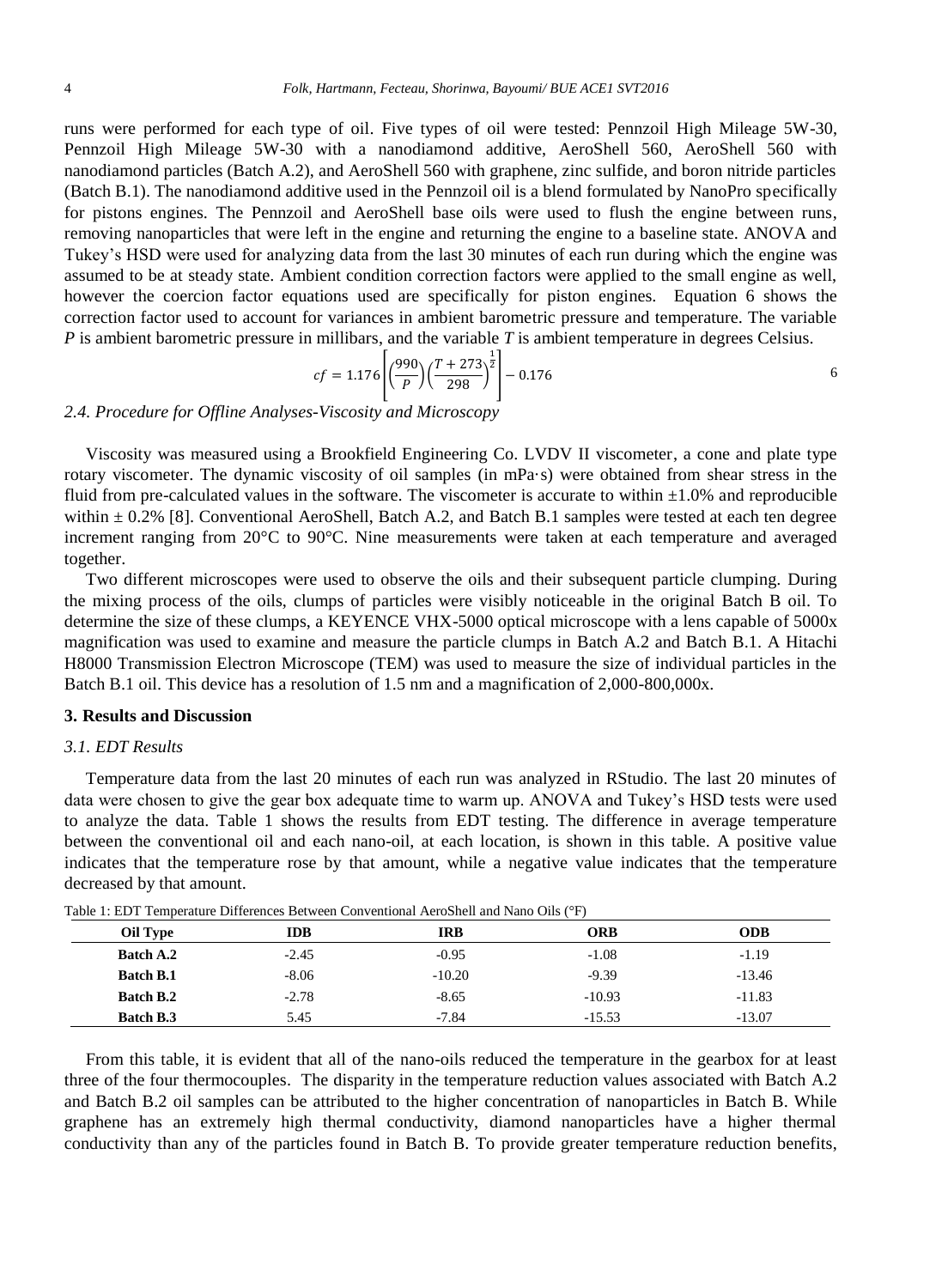Batch B must have a higher concentration of particles, or provided much better friction reduction. The exact concentrations are proprietary and are only known by the manufacturer. The presence of nanoparticles in nano-oils explains the improvements in heat transfer performance because the nanoparticles, especially diamond and graphene, enhanced the thermal conductivity of the base oil. Batch B.1 had the lowest nanoparticle concentration out of the Batch B oils, and the findings suggests that it caused the most uniform heat transfer, likely due to its lower viscosity which allowed for easy flow throughout the gearbox. As a result of this testing, Batch B.1 was selected for testing in the APU, along with Batch A.2. For the rest of this document Batch B.1 will be referred to simply as Batch B and Batch A.2 will be referred to as Batch A.

# *3.2. APU Results*

Each run was tested for consistency before being analyzed with an ANOVA test and a Tukey (HSD) test in RStudio. A t-test was performed to determine the percent error in the data for a 95% confidence interval. Equation 1 was used to find efficiency from horsepower and flow rate. The data analyzed from the final 30 minutes of each run consisted of approximately 1,800 data points for fuel flow and efficiency. Torque and RPM were sampled more frequently and consisted of about 18,000 data points. The large number of data points caused the percent error to be extremely small.

Efficiency was calculated for Conventional oil and then Batch A and Batch B oils. Batch A and Batch B oils were compared to Conventional AeroShell oil. The results suggested that both nano-oils improved overall APU efficiency. The p-value was calculated as part of the Tukey HSD test to determine if the values were significantly different with final values ranging from zero to one. The p-value was less than  $2x10^{-16}$  for all of these calculations, providing very strong evidence that the means were not statistically different. This test was performed for a 95% confidence interval. The average values for fuel flow, torque, RPM, and efficiency are shown in Table 2.

| <b>Oil Type</b> | <b>Average Corrected Fuel</b> | <b>Average Output Torque</b> | <b>Average RPM</b> | <b>Average Efficiency</b> (%) |
|-----------------|-------------------------------|------------------------------|--------------------|-------------------------------|
|                 | Flow (mL/s)                   | $(ft-lb)$                    |                    |                               |
| Conventional    | 12.93                         | 14.80                        | 12009.62           | 5.54                          |
| <b>Batch A</b>  | 12.75                         | 14.77                        | 12000.03           | 5.59                          |
| <b>Batch B</b>  | 12.50                         | 14.76                        | 11990.02           | 5.70                          |

Table 2: Efficiency and Fuel Flow Results

Oil temperature was analyzed from the 15 to 45 minute portion of each run. An ANOVA test and a Tukey (HSD) test were performed using RStudio. The correction factor was applied by using Equation 6 which corrects the oil temperature to represent the results that would be expected for an ambient temperature of 100°F (37.78°C). As was the case for conventional oil, the correction for ambient temperature effects significantly reduced the percent error in the data. The average Batch B oil temperature was noticeably higher than that of Conventional and Batch A oils.

Batch A oil appeared to lower the oil temperature by 1.4 degrees Celsius. However the p-value for this comparison was 0.1755, indicating that the means are not statistically different, therefore, there was no statistically significant difference in temperature. Batch B increased the temperature by 6.93 °C. The p-value for this comparison was  $1x10^{-7}$  indicating that there was a definite statistical difference between the mean oil temperature of the conventional oil and Batch B oil. It is evident that the Batch B oil operated at a much higher temperature than the other two oils. An increase in temperature could have been a result of increased friction or from increased heat transfer from a heat source, such as the combustor.

|  | Table 3: Oil Temperature Results |  |
|--|----------------------------------|--|
|--|----------------------------------|--|

| Oil Type         | Oil Temperature $(C)$ | Corrected Oil Temperature $(C)$ |
|------------------|-----------------------|---------------------------------|
| Conventional     | $81.90 + 4.44$        | $99.78 + 0.73$                  |
| <b>Batch A.2</b> | $82.77 + 2.68$        | $98.38 + 1.46$                  |
| <b>Batch B.1</b> | $98.32 + 3.78$        | $106.71 + 1.80$                 |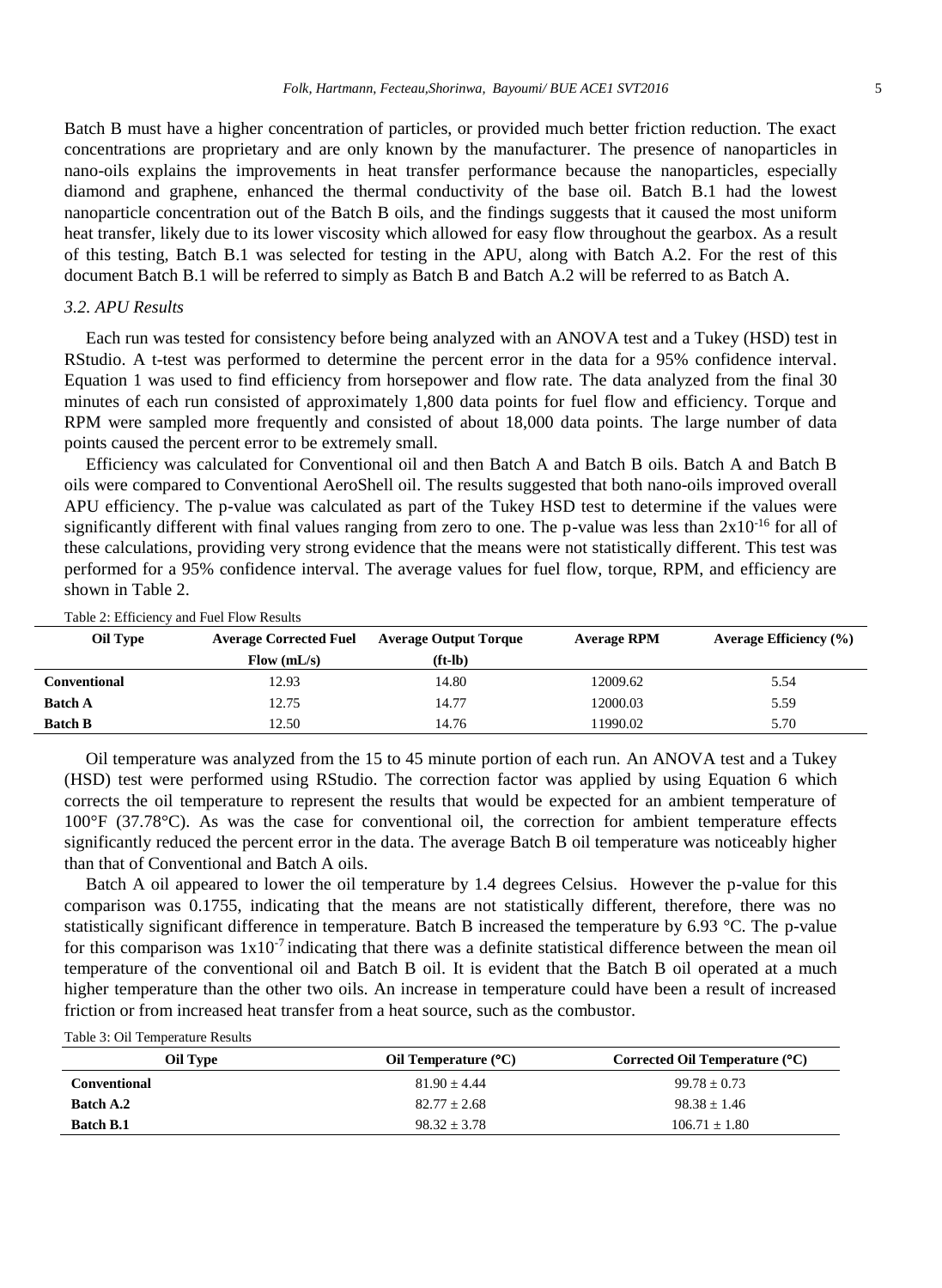Vibration data from all seven runs were averaged so that it could be compared to the other oil types. An ANOVA test and a Tukey (HSD) test were performed using RStudio. The average peak magnitude for Conventional oil was  $2.53 \pm 0.66$  g, and the average RMS was  $25.90 \pm 5.46$  g and occurred at a frequency of 6,418.41 Hz. The average peak magnitude for Batch A was  $1.65 \pm 0.67$  g, and the average RMS was 20.22  $\pm$ 4.07 g, and occurred at a frequency of 6,413.69 Hz. The average peak magnitude for Batch B was  $1.40 \pm 0.48$ g, the average RMS was  $19.07 \pm 3.06$  g, and occurred at a frequency of 6,406.71 Hz. The values in Table 4 represent the reduction in vibration when using each nano-oil instead of Conventional oil.

| Vibration Data for Nano-Oils Compared to Conventional Oil |                    |                       |         |                        |
|-----------------------------------------------------------|--------------------|-----------------------|---------|------------------------|
| <b>Oil Comparison</b>                                     | Peak Magnitude (g) | p-value for Magnitude | RMS(g)  | <b>p-value for RMS</b> |
| <b>Batch A vs Conventional</b>                            | -0.88              | 0.04                  | $-5.68$ | 0.06                   |
| <b>Batch B vs Conventional</b>                            | -1.12              | 0.01                  | $-6.82$ | 0.02                   |

Table 4: Batch A and Batch B versus Conventional Results

#### *3.2.1. Discussion of APU Results*

The experimental findings show that there was an increase in efficiency for Batch A and Batch B oils. Batch A reduced the peak vibration by 35% and the RMS by 22% while Batch B resulted in a 44% reduction in peak vibration and a 26% reduction in the RMS, suggesting that friction was reduced by a substantial amount. Vibration can result from contact of surface asperities during mixed-boundary lubrication and can greatly be reduced when an elastohydrodynamic regime occurs. This type of lubrication involves a compressible layer of oil that provides complete separation of the two surfaces. Oil with a higher viscosity usually results in a thicker boundary layer between surfaces. While this reduces friction between components, drag forces in the oil increase. The results suggest that both nano-oils improve the fluid film, resulting in decreased vibration and increased efficiency.

The increase in temperature for Batch B oil is an unexpected outcome and requires additional testing to completely determine the cause. Increased friction usually causes increased vibration and heat. Batch B most likely reduced overall friction because of the heat reduction in the IGB, the efficiency improvement in the APU, and the vibration reduction in the APU, suggesting that the higher APU oil temperature resulted from other factors. The average temperatures during the 15 to 45 minute portion of the runs are shown in Figure 2. A higher combustor temperature, as seen with Batch B, signifies increased efficiency. Less heat may be generated by friction, but more could be transferred from the rest of the engine. This suggests that Batch B conducted heat much more efficiently than the other oils.



Figure 2: Transient APU Oil Temperature

The runs were not performed long enough for steady state temperatures to be reached because the APU on an UH-60 usually runs for less than 30 minutes before take-off, in which it does not reach steady state, therefore, analyzing steady-state data would not provide useful information for realistic scenarios. Figure 2 suggests that Batch B may have decreased friction, but may have also had a lower specific heat which caused its temperature to rise at a faster rate. The combustor may have also been operating at a higher temperature because of reduced friction. Hence, the oil temperature increase was most likely caused by an increase in the combustor temperature. Oil filter clogging could have also been a likely cause of increased temperature for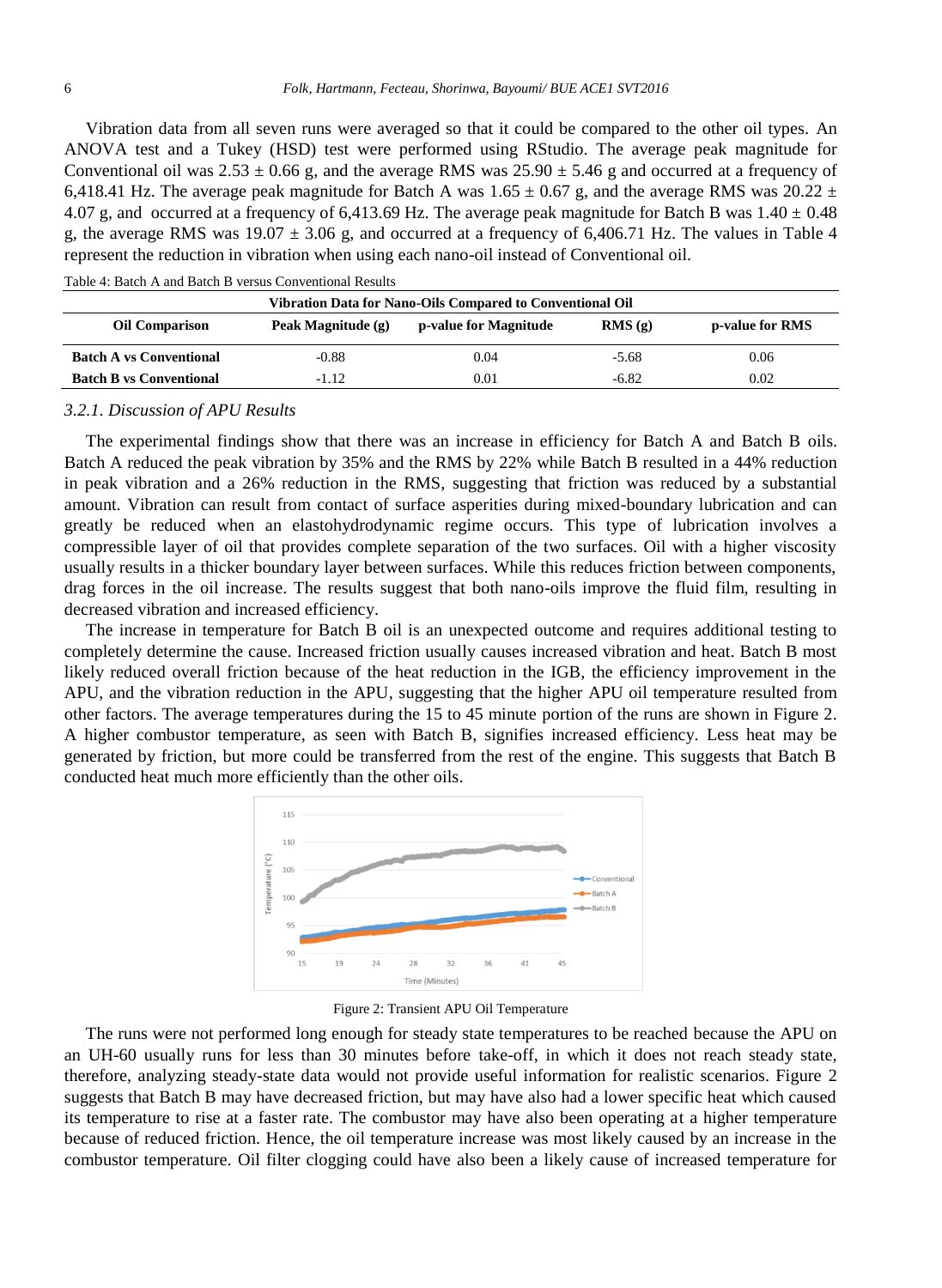Batch B oil. The clogging of the filter reduced oil flow, resulting in higher oil temperatures due to slower heat exchange. Both nano-oils provided overall efficiency improvements. While the reduction in fuel consumption is fairly small, cost-savings could be significant in the long-term.

# *3.3. Small Engine Results*

The efficiency results for each run for all five types of oil along with the average efficiency for each type were calculated. The average efficiency values for Pennzoil, Pennzoil with diamond nanoparticles, Conventional (AeroShell 560), Batch A.2, and Batch B.1 were 21.29%, 20.88%, 21.83%, 21.58%, and 22.43% respectively. The efficiency was higher for conventional turbine oil than for Pennzoil oil. The use of nanodiamond (ND) particles reduced the efficiency in both Pennzoil and AeroShell 560 while the use of Batch B.1 resulted in increased efficiency. The results, when calculated with a Tukey HSD test, are shown in Table 5.

Table 5: Comparison of Small Engine Efficiency Results

| Oil Type                     | p-value               | Difference (95% confidence) |
|------------------------------|-----------------------|-----------------------------|
| Pennzoil                     |                       |                             |
| Pennzoil w/ND Additive       | $< 2 \times 10^{-16}$ | $-0.44\%$                   |
| Conventional (AeroShell 560) |                       |                             |
| Batch A.2                    | $< 2 \times 10^{-16}$ | $-0.26%$                    |
| Batch B.1                    | $< 2 \times 10^{-16}$ | 0.06%                       |

The average corrected temperature values for Pennzoil, Pennzoil w/ND additive, Conventional (AeroShell 560), Batch A.2, and Batch B. 1 were calculated to be 106.81°C, 104.73°C, 105.28°C, 103.52°C, 103.64°C respectively. The results, when calculated with a Tukey HSD test, are shown in Table 6.

Table 6: Comparison of Small Engine Temperature Results

| Oil Type                     | p-value               | Difference $\rm^{\circ}$ C) (95% confidence) |
|------------------------------|-----------------------|----------------------------------------------|
| Pennzoil                     |                       |                                              |
| Pennzoil w/ND Additive       | $< 2 \times 10^{-16}$ | $-1.67$                                      |
| Conventional (AeroShell 560) |                       |                                              |
| Batch A.2                    | $< 2 \times 10^{-16}$ | $-1.88$                                      |
| Batch B.1                    | $< 2 \times 10^{-16}$ | $-1.63$                                      |

The average RMS values for Pennzoil, Pennzoil w/ND additive, Conventional (AeroShell 560), Batch A.2, and Batch B.1 were 1.879 g*,* 1.886 g*,* 1.957 g*,* 1.971 g*,* 1.656 g respectively*.* The Batch B.1 runs had the lowest RMS values and using this oil instead of conventional oil resulted in a 15.4% reduction in RMS. The results, when calculated with a Tukey HSD test, are shown in Table 7.

Table 7: Comparison of Small Engine Vibration Results

| Oil Type                     | p-value            | Difference $(g)$ (95% confidence) |
|------------------------------|--------------------|-----------------------------------|
| Pennzoil                     |                    |                                   |
| Pennzoil w/ND Additive       | 0.793              | 0.007                             |
| Conventional (AeroShell 560) |                    |                                   |
| Batch A.2                    | 0.846              | 0.015                             |
| Batch B.1                    | $1 \times 10^{-7}$ | $-0.300$                          |

*3.4. Offline Analysis Results*-*Viscosity and Microscopy*

The samples were measured at various shear stresses and were determined to be Newtonian fluids, meaning the shear stress varied linearly with shear rate. Batch A was found to have a higher viscosity than Conventional oil, and Batch B has the highest viscosity at every temperature. The oil temperature in the APU was between 85°C and 105°C for most of the runs. At 90°C, the viscosity of Batch B was 17.97% higher than the viscosity of the Conventional oil, potentially reducing surface to surface contact, but also increasing drag forces associated with spinning oil bearings.

The optical microscope showed that there were large particles present in the initial Batch B oil, some of